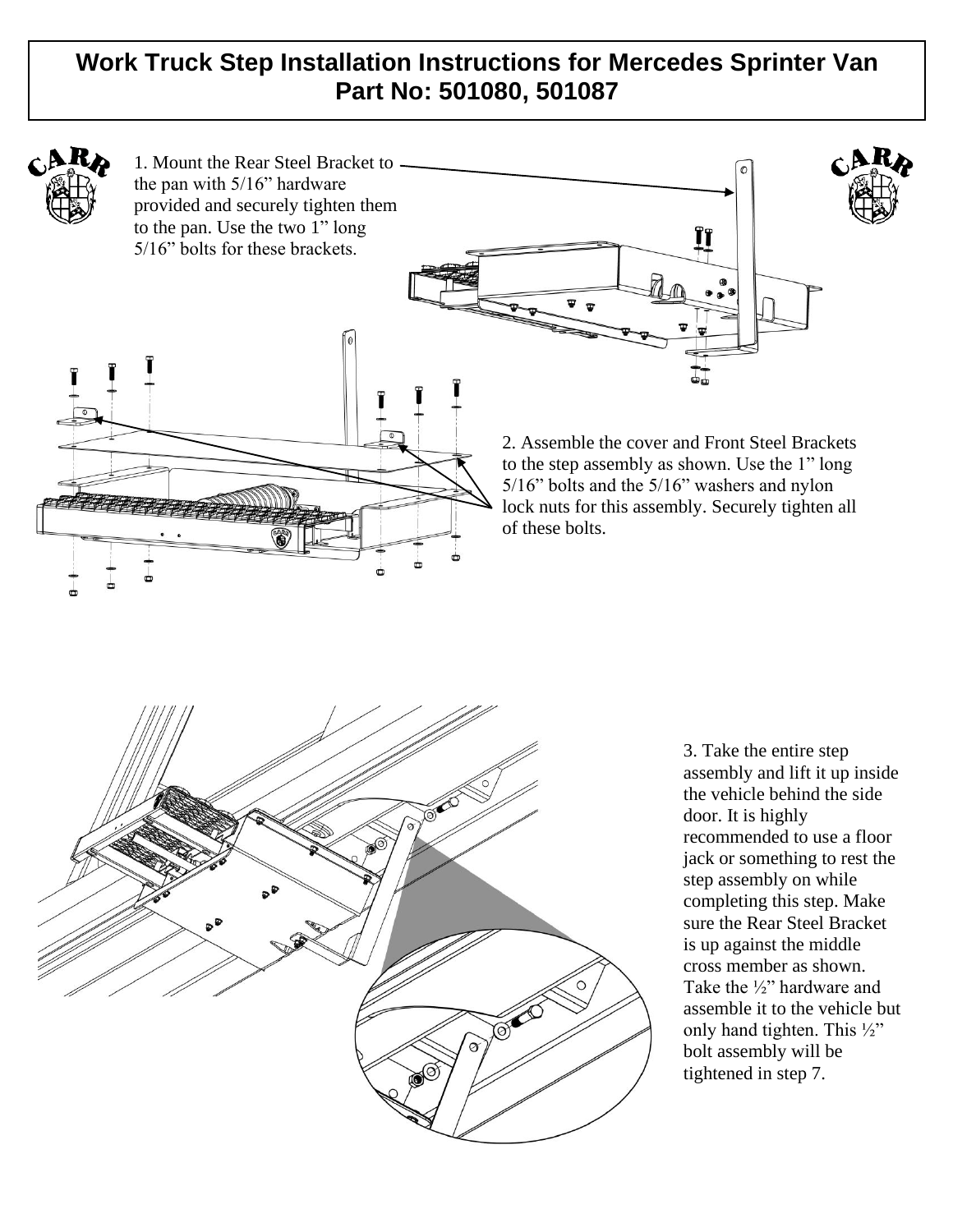## **Work Truck Step Installation Instructions for Mercedes Sprinter Van Part No: 501080, 501087**





5. Lower the front end of the step down to expose the marked holes. Take a drill motor (a right-angled drill motor will make this easier) with an 11/32" drill bit and drill out the marked holes. Remove all burrs.

6. Take the remaining 5/16" hardware and securely tighten the Front Steel Brackets to the vehicle. Now go back and securely tighten the <sup>1/2"</sup> bolt assembly to the vehicle. The Rear Steel Bracket will be slightly at an angled which does not cause any issue regarding the installation.





7. Now your step is ready to go. Push the step in to lock in its closed position. Push it again to deploy it. We recommend using a garage door opener silicone spray on the rails from time to time to insure smooth operation of the step.